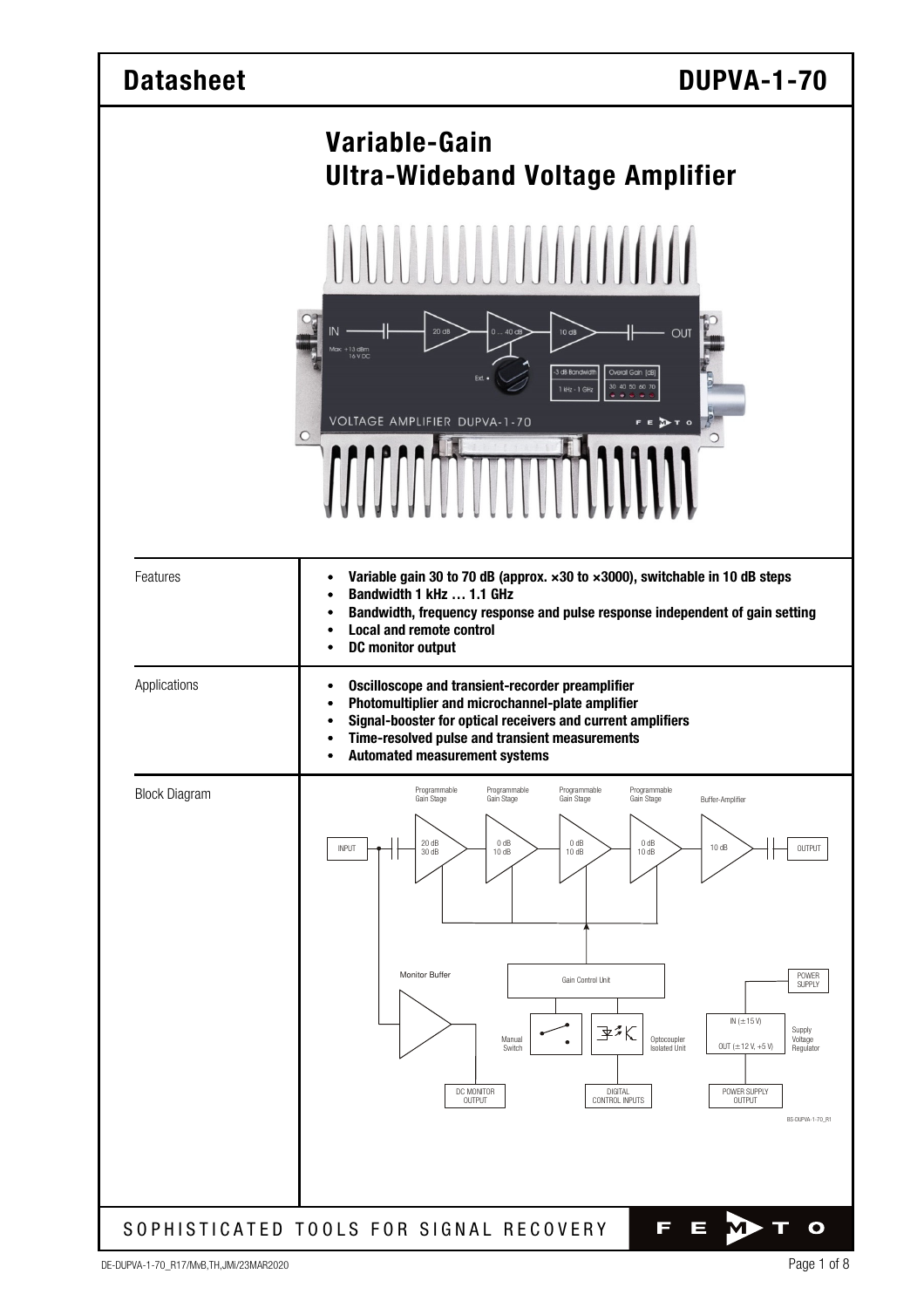## **Variable-Gain Ultra-Wideband Voltage Amplifier**

| <b>Related Models</b> | DUPVA-1-60                                                                                              | Gain values 20, 30, 40, 50, 60 dB<br>Upper cut-off frequency 1.2 GHz                                                                                                                                        |  |  |  |
|-----------------------|---------------------------------------------------------------------------------------------------------|-------------------------------------------------------------------------------------------------------------------------------------------------------------------------------------------------------------|--|--|--|
| Available Accessories | CA-SMA-BNC                                                                                              | SMA to BNC adapter                                                                                                                                                                                          |  |  |  |
|                       | <b>PS-15</b>                                                                                            | power supply<br>input: 100 - 240 VAC<br>output: ±15 VDC, +400/-250 mA                                                                                                                                       |  |  |  |
|                       | LUCI-10                                                                                                 | compact digital I/O interface for USB remote control,<br>supports opto-isolation of amplifier signal path from PC<br>USB port, 16 digital outputs, 3 opto-isolated digital inputs,<br>bus-powered operation |  |  |  |
| Specifications        | Test conditions                                                                                         | $V_s = \pm 15$ V, T <sub>A</sub> = 25 °C, system impedance = 50 $\Omega$                                                                                                                                    |  |  |  |
| Gain                  | Gain values<br>Gain accuracy                                                                            | 30, 40, 50, 60, 70 dB<br>$\pm 0.1$ dB<br>(between settings)                                                                                                                                                 |  |  |  |
|                       | Gain flatness                                                                                           | $±1$ dB<br>(overall)<br>$\pm 0.15$ dB                                                                                                                                                                       |  |  |  |
| Frequency Response    | Lower cut-off frequency<br>Upper cut-off frequency<br>Upper cut-off frequency rolloff                   | 1 kHz<br>1.1 GHz<br>40 dB/oct.                                                                                                                                                                              |  |  |  |
| Time Response         | Rise/fall time (10 % - 90 %)<br>Group delay                                                             | 390 ps<br>$2.2$ ns                                                                                                                                                                                          |  |  |  |
| Input                 | Input impedance AC<br>Input impedance DC<br>Input VSWR (@ 30 dB gain)<br>Input VSWR (@ 40 - 70 dB gain) | $50 \Omega$<br>100 kΩ<br>1.1:1<br>$(f < 1$ GHz)<br>1.2:1<br>(f < 2 GHz)<br>1.7:1<br>$(f < 1$ GHz)                                                                                                           |  |  |  |
|                       | 50 $\Omega$ noise figure                                                                                | (f < 2 GHz)<br>1.7:1<br>1.9dB<br>(@ 70 dB gain)                                                                                                                                                             |  |  |  |
|                       | Equivalent input voltage noise                                                                          | 2.5dB<br>(@ 40 - 60 dB gain)<br>330 pV/ $\sqrt{Hz}$<br>(@ 70 dB gain)                                                                                                                                       |  |  |  |
|                       | 1/f-noise corner                                                                                        | 400 pV/ $\sqrt{Hz}$<br>(@ 40 - 60 dB gain)<br>20 kHz                                                                                                                                                        |  |  |  |
|                       |                                                                                                         |                                                                                                                                                                                                             |  |  |  |
|                       |                                                                                                         |                                                                                                                                                                                                             |  |  |  |
|                       |                                                                                                         |                                                                                                                                                                                                             |  |  |  |
|                       |                                                                                                         |                                                                                                                                                                                                             |  |  |  |
|                       | SOPHISTICATED TOOLS FOR SIGNAL RECOVERY                                                                 | П<br>$\blacksquare$<br>O                                                                                                                                                                                    |  |  |  |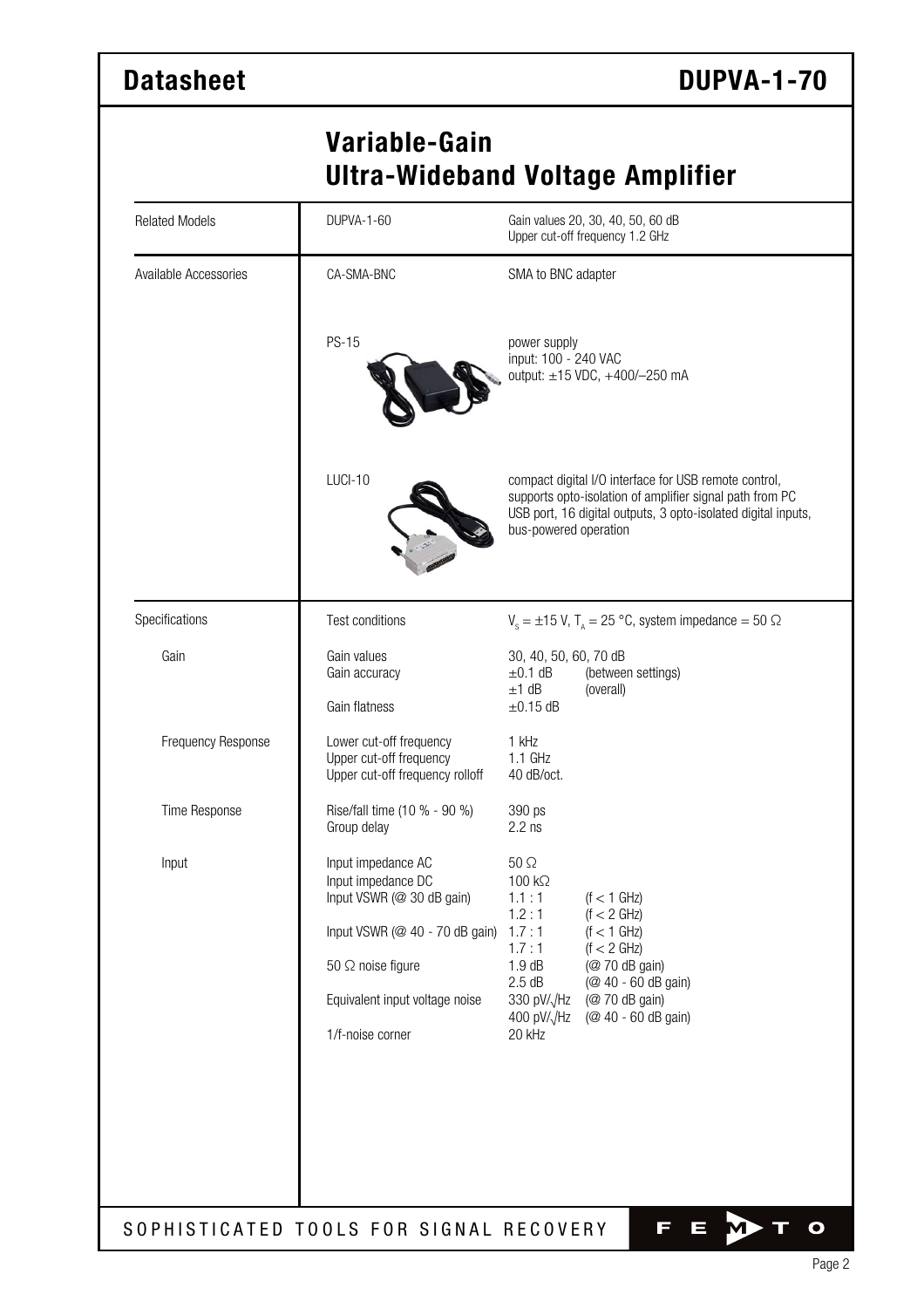## **Variable-Gain Ultra-Wideband Voltage Amplifier**

| Specifications (continued) |                                                                                                                                       |                                                                                                                                                         |                                                                                                       |  |  |
|----------------------------|---------------------------------------------------------------------------------------------------------------------------------------|---------------------------------------------------------------------------------------------------------------------------------------------------------|-------------------------------------------------------------------------------------------------------|--|--|
| Output                     | Output impedance                                                                                                                      | $50\Omega$                                                                                                                                              |                                                                                                       |  |  |
|                            | Output power P <sub>1dB</sub>                                                                                                         | 12 dBm                                                                                                                                                  | (@ 100 MHz)<br>(@ 500 MHz)                                                                            |  |  |
|                            | Output peak-to-peak voltage<br>for linear amplification                                                                               | 11 dBm<br>2 V<br>1.7V                                                                                                                                   | (@ 100 MHz)<br>(@ 500 MHz)                                                                            |  |  |
|                            | Output VSWR                                                                                                                           | 1.5:1<br>1.7:1                                                                                                                                          | $(f < 1$ GHz)<br>(f < 2 GHz)                                                                          |  |  |
|                            | Third order intercept point IP <sub>3</sub><br>Reverse isolation<br>Dynamic range (without average)                                   | 20 dBm<br>80 dB<br>62 dB                                                                                                                                | $(P_{1dR} - min.$ detectable signal)                                                                  |  |  |
| Monitor Output             | Monitor output gain<br>Monitor output impedance<br>Monitor output voltage range<br>Monitor output current<br>Monitor output bandwidth | 1<br>$50 \Omega$<br>±10V<br>$\pm 25$ mA<br>DC  100 kHz                                                                                                  | $(\textcircled{2} \ge 100 \text{ k}\Omega \text{ load})$<br>(designed for $\geq$ 100 k $\Omega$ load) |  |  |
| Digital Control            | Control input voltage range                                                                                                           | Low: $-0.8  +0.8$ V<br>High: +1.8  +12 V                                                                                                                |                                                                                                       |  |  |
| Power Supply               | Supply voltage<br>Supply current                                                                                                      | ±15V<br>$+250$ / $-100$ mA                                                                                                                              |                                                                                                       |  |  |
|                            | Stabilized power supply output                                                                                                        | (without current consumption from Sub-D-connector)<br>$\pm$ 12 V / max. 50 mA, +5 V / max. 50 mA<br>(Auxiliary voltage outputs Pin 1-4 Sub-D-connector) |                                                                                                       |  |  |
| Case                       | Weight<br>Material                                                                                                                    | 510 g (1.1 lb)<br>AlMg4.5Mn, nickel-plated                                                                                                              |                                                                                                       |  |  |
| Temperature Range          | Storage temperature<br>Operating temperature                                                                                          | $-40$ +100 °C<br>$0+60$ °C                                                                                                                              |                                                                                                       |  |  |
| Absolute Maximum Ratings   | Signal input power<br>Signal input DC voltage                                                                                         | $+13$ dBm<br>±16V                                                                                                                                       | $(f > 500$ Hz)<br>(slope max. $\pm$ 1 V/ms)                                                           |  |  |
|                            | Signal output reverse power<br>Signal output reverse DC voltage $+16$ V / -12 V<br>Control input voltage<br>Power supply voltage      | $+13$ dBm<br>$+16$ V / $-5$ V<br>±17V                                                                                                                   | (slope max. $\pm 1$ V/ms)                                                                             |  |  |
|                            |                                                                                                                                       |                                                                                                                                                         |                                                                                                       |  |  |
|                            |                                                                                                                                       |                                                                                                                                                         |                                                                                                       |  |  |
|                            |                                                                                                                                       |                                                                                                                                                         |                                                                                                       |  |  |
|                            |                                                                                                                                       |                                                                                                                                                         |                                                                                                       |  |  |
|                            | SOPHISTICATED TOOLS FOR SIGNAL RECOVERY                                                                                               |                                                                                                                                                         | F<br>$\mathbf O$<br>ī                                                                                 |  |  |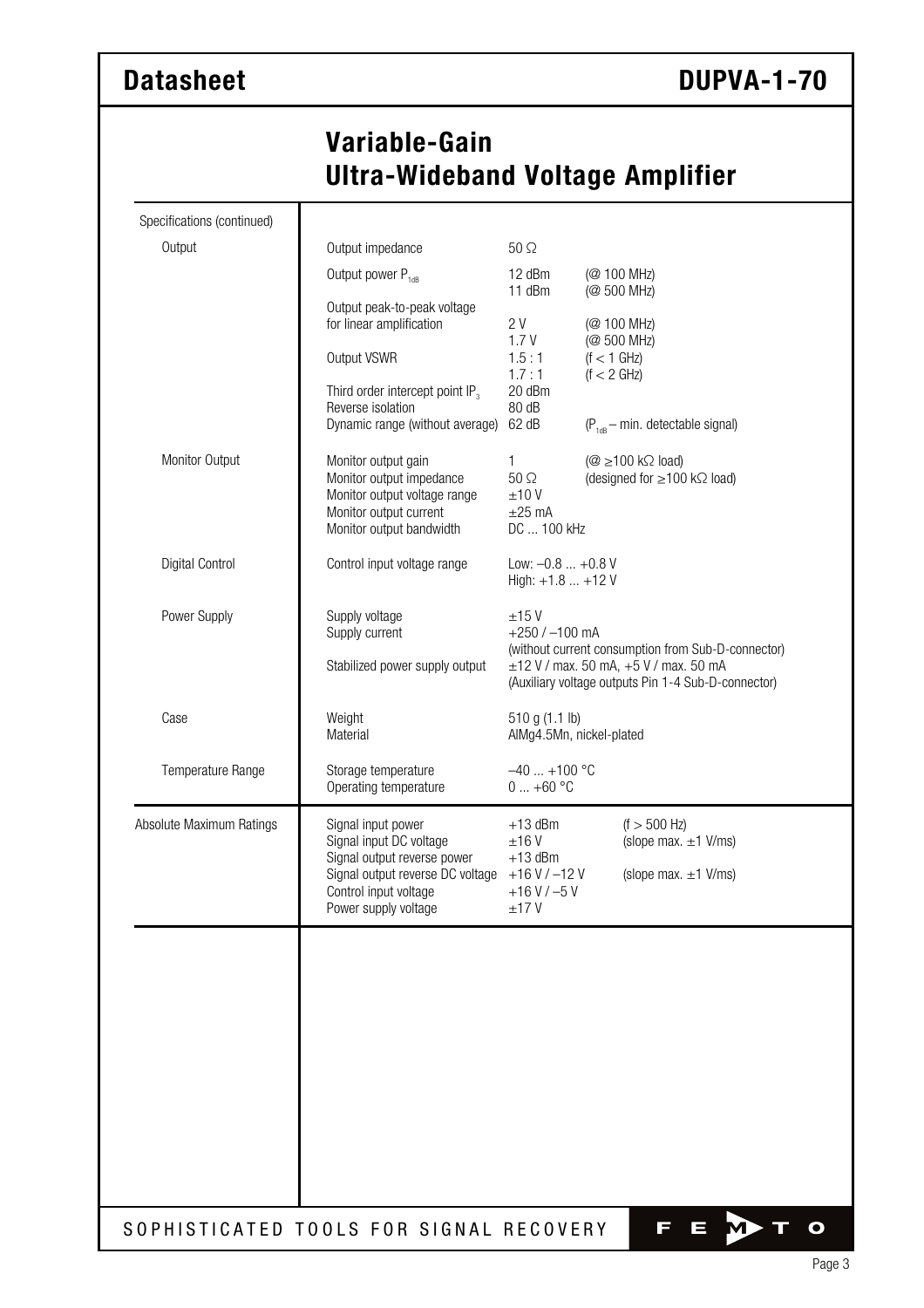## **Variable-Gain Ultra-Wideband Voltage Amplifier**

| Output<br>Power supply                 | SMA female<br>Pin 1:<br>Pin 2:<br>Pin $3:$<br>ŋ<br>$\frac{PIN 2}{Vs}$<br>U                                                                                                                                                                                                   | Lemo <sup>®</sup> series 1S, 3-pin fixed socket<br>(mating plug type: FFA.1S.303.CLAC52)<br>$+15V$<br>$-15V$<br>GND<br>Ö<br>Ø<br>O | $+Vs$<br>PIN <sub>3</sub><br><b>GND</b>                                                                                                                                                                                                                                               |                                                                              |  |  |
|----------------------------------------|------------------------------------------------------------------------------------------------------------------------------------------------------------------------------------------------------------------------------------------------------------------------------|------------------------------------------------------------------------------------------------------------------------------------|---------------------------------------------------------------------------------------------------------------------------------------------------------------------------------------------------------------------------------------------------------------------------------------|------------------------------------------------------------------------------|--|--|
|                                        |                                                                                                                                                                                                                                                                              |                                                                                                                                    |                                                                                                                                                                                                                                                                                       |                                                                              |  |  |
|                                        |                                                                                                                                                                                                                                                                              |                                                                                                                                    |                                                                                                                                                                                                                                                                                       |                                                                              |  |  |
|                                        |                                                                                                                                                                                                                                                                              |                                                                                                                                    |                                                                                                                                                                                                                                                                                       |                                                                              |  |  |
|                                        |                                                                                                                                                                                                                                                                              | PIN <sub>1</sub>                                                                                                                   |                                                                                                                                                                                                                                                                                       |                                                                              |  |  |
| Control port                           | Pin 1:<br>Pin 2:<br>Pin $3:$<br>Pin 4:<br>Pin 5:<br>Pin $6 - 8$ :<br>Pin 9:<br>Pin 14:<br>Pin 15:<br>Pin 16:                                                                                                                                                                 | <b>NC</b><br><b>NC</b><br><b>NC</b>                                                                                                | Sub-D 25-pin, female, qual. class 2<br>+12V (stabilized power supply output)<br>-12V (stabilized power supply output)<br>+5V (stabilized power supply output)<br>DGND (ground f. digital control pin 10 - 25)<br>Digital control input: gain, LSB<br>Digital control input: gain, MSB |                                                                              |  |  |
| General                                | Remote control input bits are opto-isolated and connected<br>by logical OR to local switch setting. For remote control<br>of the gain setting, set the local switch to "Ext." and<br>select the wanted gain setting via a 3-bit-code at the<br>corresponding digital inputs: |                                                                                                                                    |                                                                                                                                                                                                                                                                                       |                                                                              |  |  |
| Gain setting -<br>corresponding inputs | Gain                                                                                                                                                                                                                                                                         | <b>Pin 14</b>                                                                                                                      | Pin 15                                                                                                                                                                                                                                                                                | <b>Pin 16</b>                                                                |  |  |
|                                        | 30 dB<br>40 dB<br>50 dB<br>60 dB                                                                                                                                                                                                                                             | Low<br>High<br>Low<br>High                                                                                                         | Low<br>Low<br>High<br>High                                                                                                                                                                                                                                                            | Low<br>Low<br>Low<br>Low<br>High                                             |  |  |
|                                        |                                                                                                                                                                                                                                                                              | 70 dB                                                                                                                              | Pin 10 - 13:<br>Pin 17 - 25:<br>Low                                                                                                                                                                                                                                                   | AGND (analog ground)<br>Monitor output<br>Digital control input: gain<br>Low |  |  |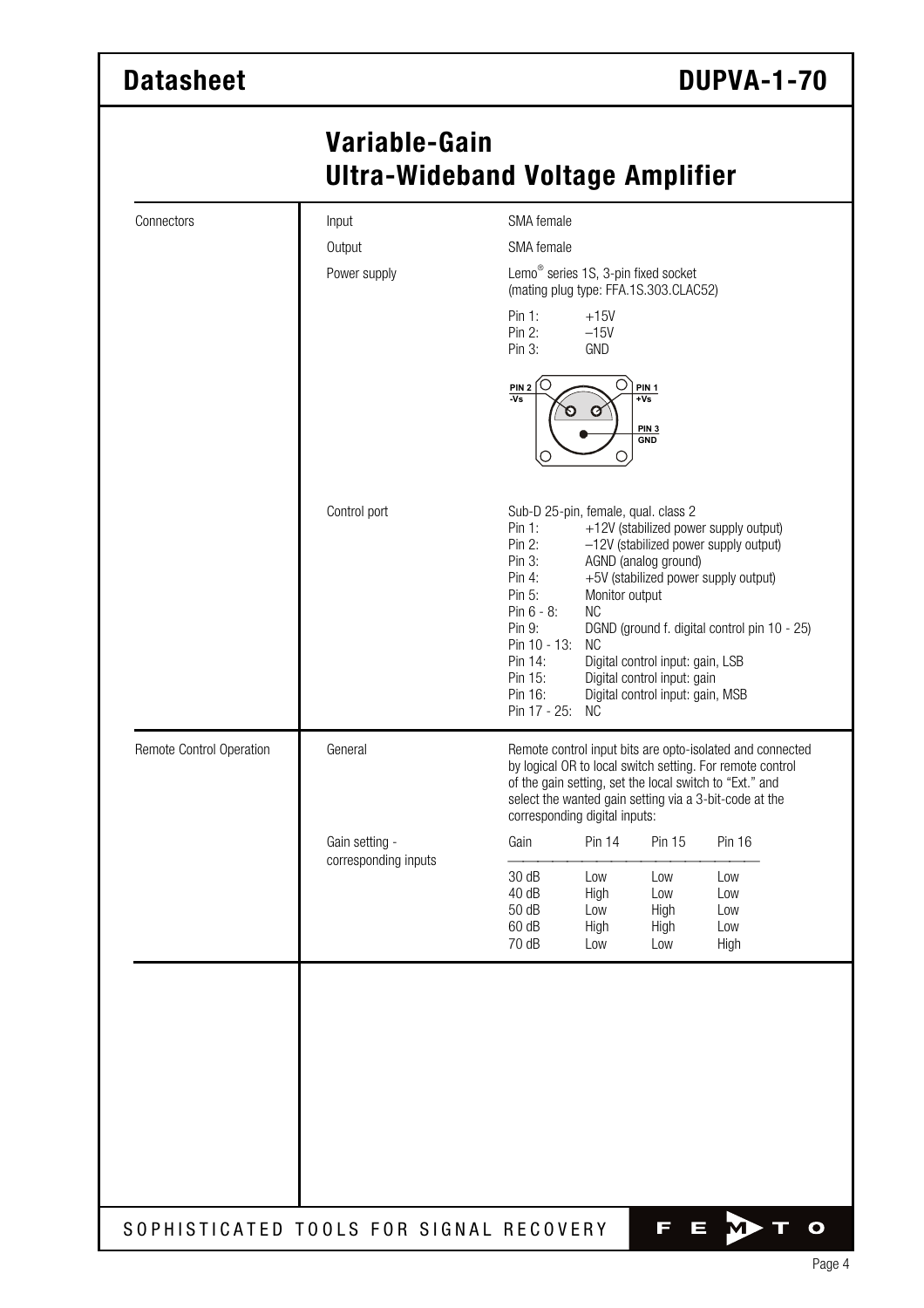

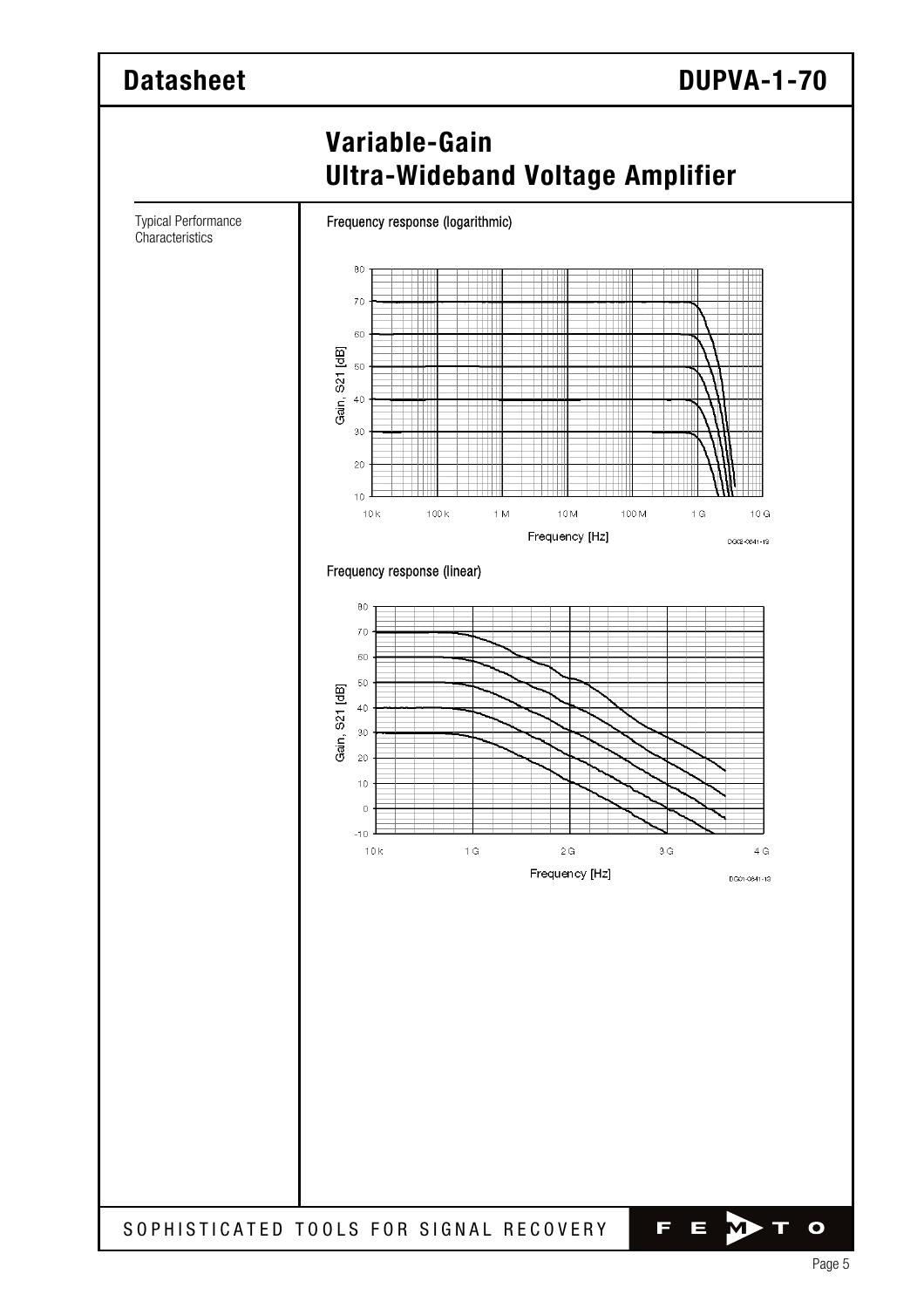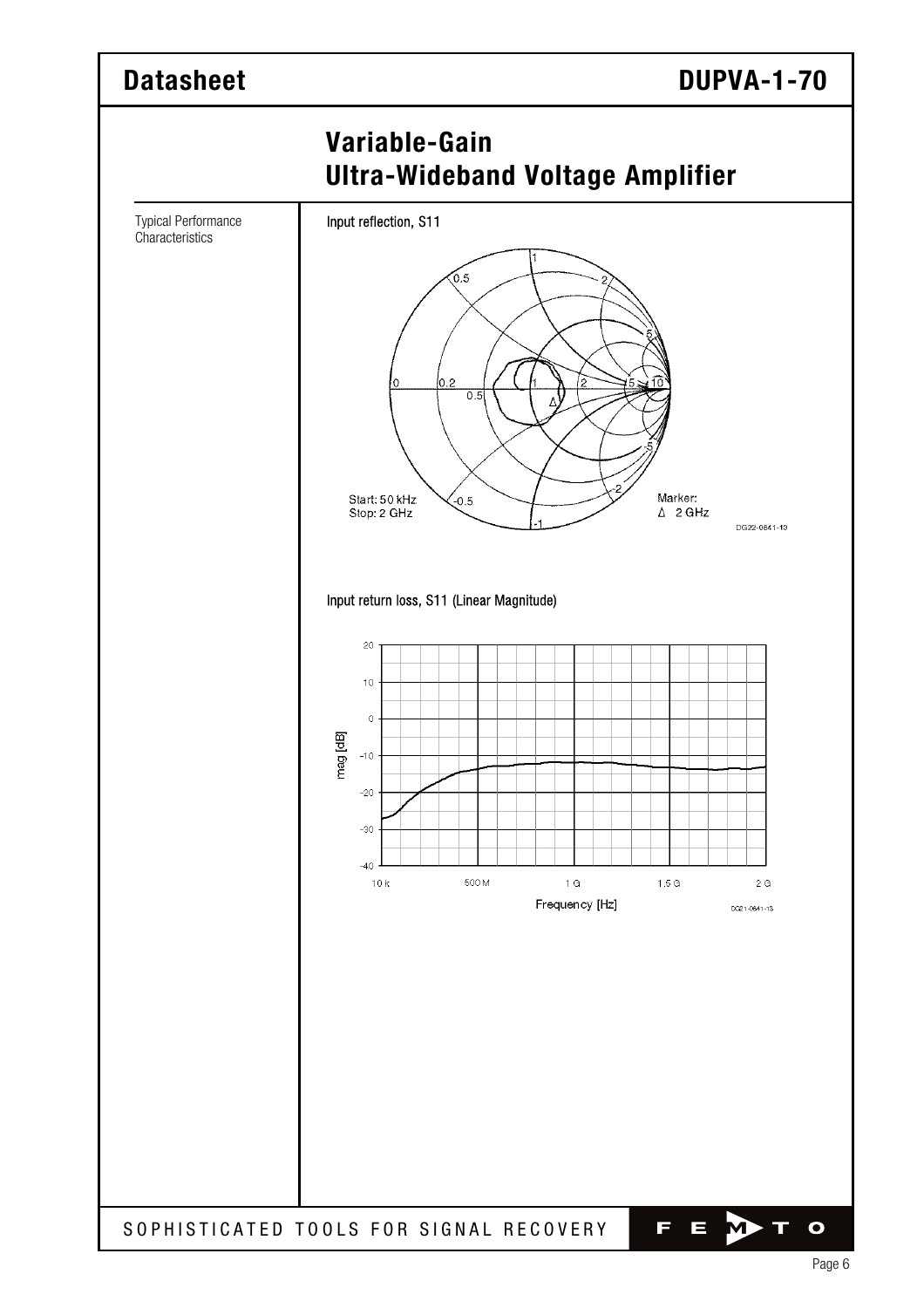